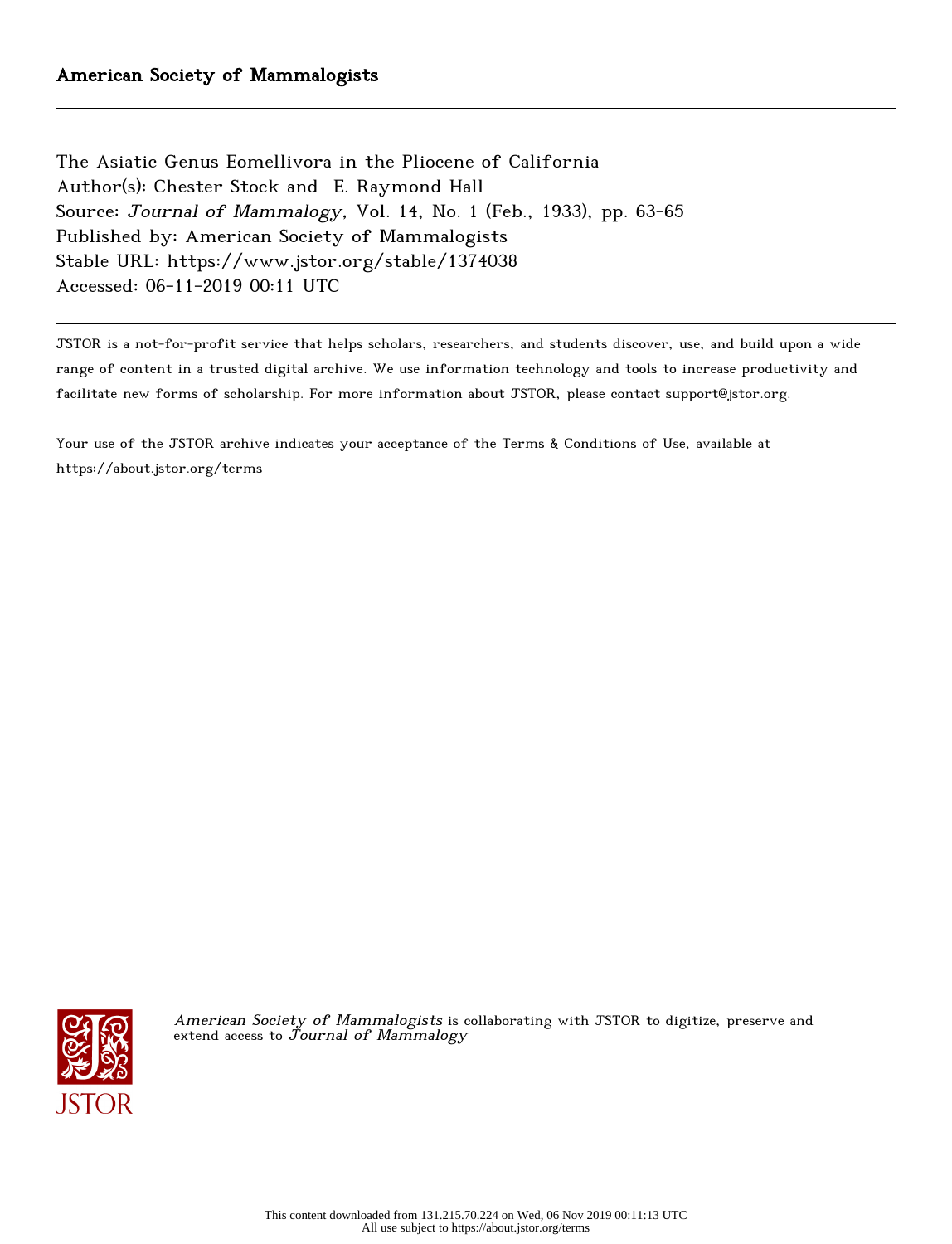- SCHUSTER, L. Im Kampf gegen die Bisamratte. Der Naturforscher, vol. 6, pp. SCHUSTER, L. Im Kampf gegen die Bisamratte. Der Naturforscher, vol. 6, pp. 459-462. 1930.
- TOLDT, K. Die Bisamratte (Fiber zibethicus L.) mit besonderer Beriicksichtigung ihres Auftretens in Osterreich, Leipzig, pp. 98, figs. 14, 1929.
- TRATZ, E. P. Bisheriger Verlauf der Einwanderung der Bisamratte (Fiber zibethicus) im Lande Salzburg. Mitt. Ges. Salzburger Landeskunde, vol. 66, 1926.

Zoological Museum, Hamburg, Germany.

# THE ASIATIC GENUS EOMELLIVORA IN THE PLIOCENE OF CALIFORNIA

BY CHESTER STOCK and E. RAYMOND HALL

## [Plate 4]

 Despite our growing knowledge of the relationships of Pliocene faunas of Asia and North America, relatively few cases are on record in which a given mammalian genus has been found to occur in both conti nental areas. It is a matter of considerable interest therefore, to dis cover in the collections of fossil mammals obtained by the California Institute in the Kern River Pliocene deposits of California, a mustelid that resembles closely Eomellivora wimani, described by Zdansky from the red clays of the provinces of Honan and Shansi, China. Indeed, so similar are these two forms that an examination of our specimen, in the light of Zdansky's description and good illustrations of the Chinese material, makes it difficult to establish any very noteworthy differences on which to base a specific distinction.

### Eomellivora cf. wimani Zdansky

#### Pl. 4, figs. A to  $E$

 Eomellivora wimani Zdansky, Palaeontologia Sinica, ser. C, vol. 2, fasc. 1, pp- 61-67, pl. 11, figs. 5 and 6, pl. 12, figs. 1 and 2. 1924.

Specimens examined.—No. 1210, Calif. Inst. Technology, Coll. Vert. Paleont. Right maxillary fragment with  $M<sup>1</sup>$ ,  $P<sup>4</sup>$ ,  $P<sup>3</sup>$ , the alveoli of  $P<sup>2</sup>$ ,  $P<sup>1</sup>$ , and the posterior wall of the alveolus of the canine. Left maxillary fragment with  $M<sup>1</sup>$ , the protocone and two roots of  $P<sup>4</sup>$ , and a considerable portion of  $P<sup>3</sup>$ . See plate 4, figs. A and B. Two incisors and a canine tooth, No. 1216, Calif. Inst. Technology, Coll. Vert. Paleont., are referred to *Eomellivora*. These specimens were found at the locality where No. 1210 occurred and are presumed to belong to the same individual. See plate 4, figs. C to E.

Locality.-Kern River Pliocene deposits, Bakersfield Quadrangle, U.S. Geol.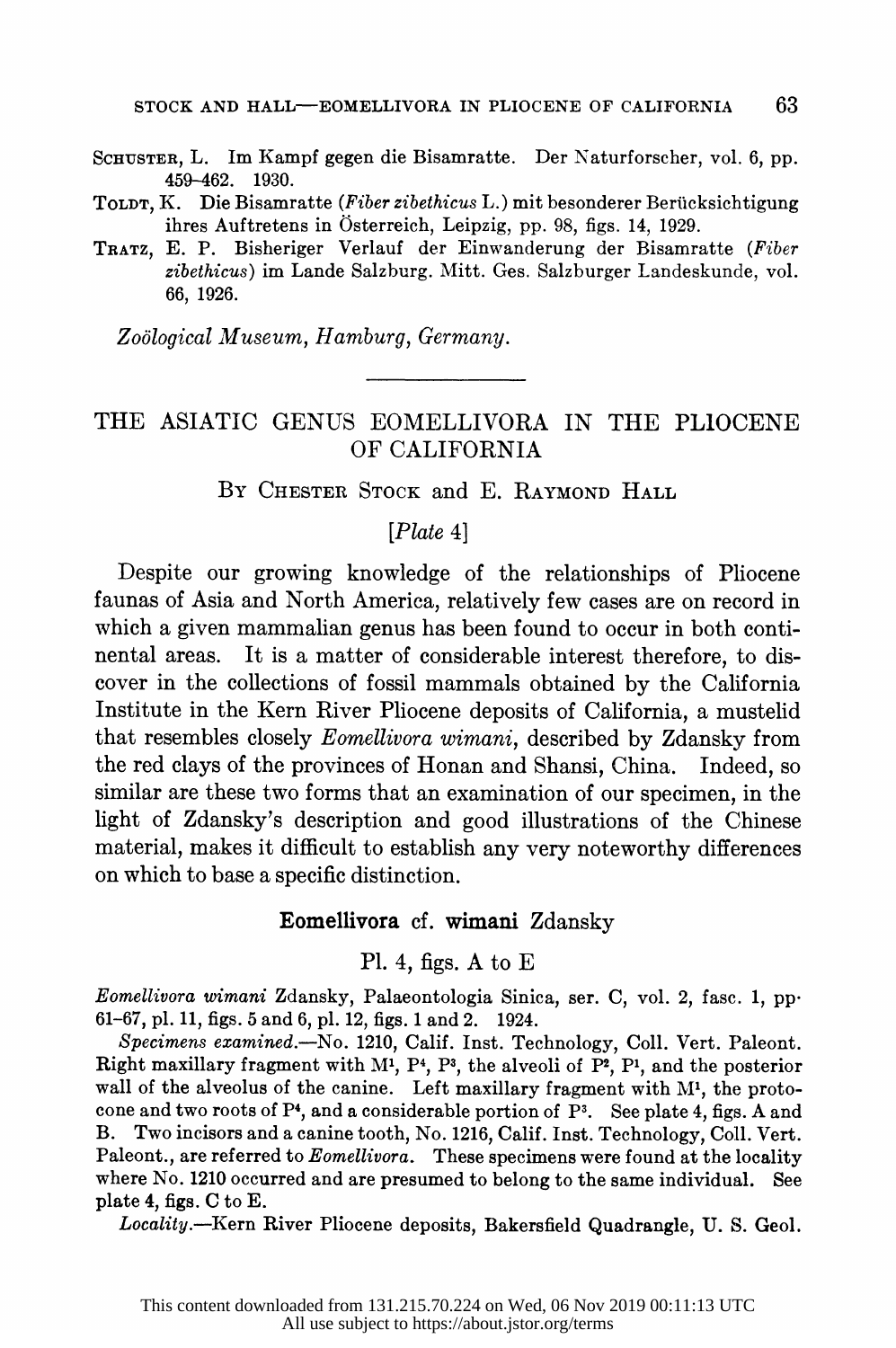Survey, NE.  $\frac{1}{4}$  Sec. 26, T. 28 S., R. 28 E., Mt. Diablo Base and Mer., Kern County, California. Collector, E. R. Inglee.

 Comparison.-In addition to the complete skull material of Eomellivora on which Zdansky based the description of this type, fragmentary remains from the Chinji and Dhok Pathan horizons of the Siwaliks have been tentatively assigned to this genus by Pilgrim,1 but are representative of species distinct from E. wimani.

 The two pieces of the maxillary, No. 1210, from the Kern River Pliocene deposits of California, fortunately retain most of the cheek-tooth dentition. Little, however, remains of the skull structure. The fragment of the right side shows the entire course of the ventral surface of the relatively large infraorbital canal. At the forward end of the canal the ventral surface is elevated somewhat over the apex of the antero-external root of P4.

 The anterior premolars are crowded, apparently slightly more so than in Eomellivora wimani. As in the latter,  $P<sup>1</sup>$  is a single-rooted tooth situated immediately behind the canine and to the antero-internal side of  $P^2$ . Less space appears to be present for this tooth in No. 1210 than in the second example of E. wimani figured by Zdansky.  $P^2$ , as judged from its alveolus was single-rooted. In the Chinese species this tooth is two-rooted, possessing, according to Zdansky, a very strong posterior root and a slender anterior fang. In No. 1210, P<sup>2</sup> evidently extended along the antero-external wall of  $P<sup>3</sup>$  for a greater distance than in E. wimani, reflecting again the more crowded position of the anterior premolars.

 Considerable similarity prevails between the Californian specimen and E. wimani in the structural details of the crowns of  $P<sup>3</sup>$ ,  $P<sup>4</sup>$  and M<sup>1</sup>. P<sup>3</sup> possesses a size and shape closely similar to that in the corresponding tooth of the Chinese species. As in that species the principal cusp is flanked in front and behind by a reduced basal cuspule. The principal cusp appears to descend farther in No. 1210 than in Zdansky's specimen, although in the illustration of this portion of the crown of  $P<sup>3</sup>$  in E. wimani the cusp may be somewhat foreshortened. In shape and size of tooth and prominence of protocone, P4 is singularly like the corresponding tooth in the species described by Zdansky. The protocone extends well to the inner side of the paracone and is broadly connected with the latter.

The structure of  $M<sup>1</sup>$  is again remarkably similar to that in  $E$ . wimani. Out wardly the crown is extended relatively far beyond the paracone and metacone. These cusps are subdued, with the paracone distinctly more prominent than the metacone. The latter is situated close to the posterior edge of the tooth. The features of the inner half of the crown agree closely with those described by Zdansky for E. wimani. In No. 1210 the basin receiving in occlusion the hypoconid of  $M_1$  appears to be a trifle deeper and broader than in the Chinese animal, but this may be due to greater wear of the occlusal surface in our specimen.

 Two incisor teeth and a canine were collected at the locality in the Kern River beds where No. 1210 was found and these may represent the same individual, though the fragmentary state of No. 1210 does not permit us to ascribe these teeth definitely to the same individual. One of the specimens, shown in fig. E, is clearly I3, while the other may represent the second upper incisor. The latter (see fig. D), is slightly larger than the corresponding tooth in  $E.$  wimani.

 <sup>1</sup> Pilgrim, Guy E., Palaeontologia Indica, n.s., vol. 18, pp. 67-72, pl. 3, figs. 3-7a, 1932.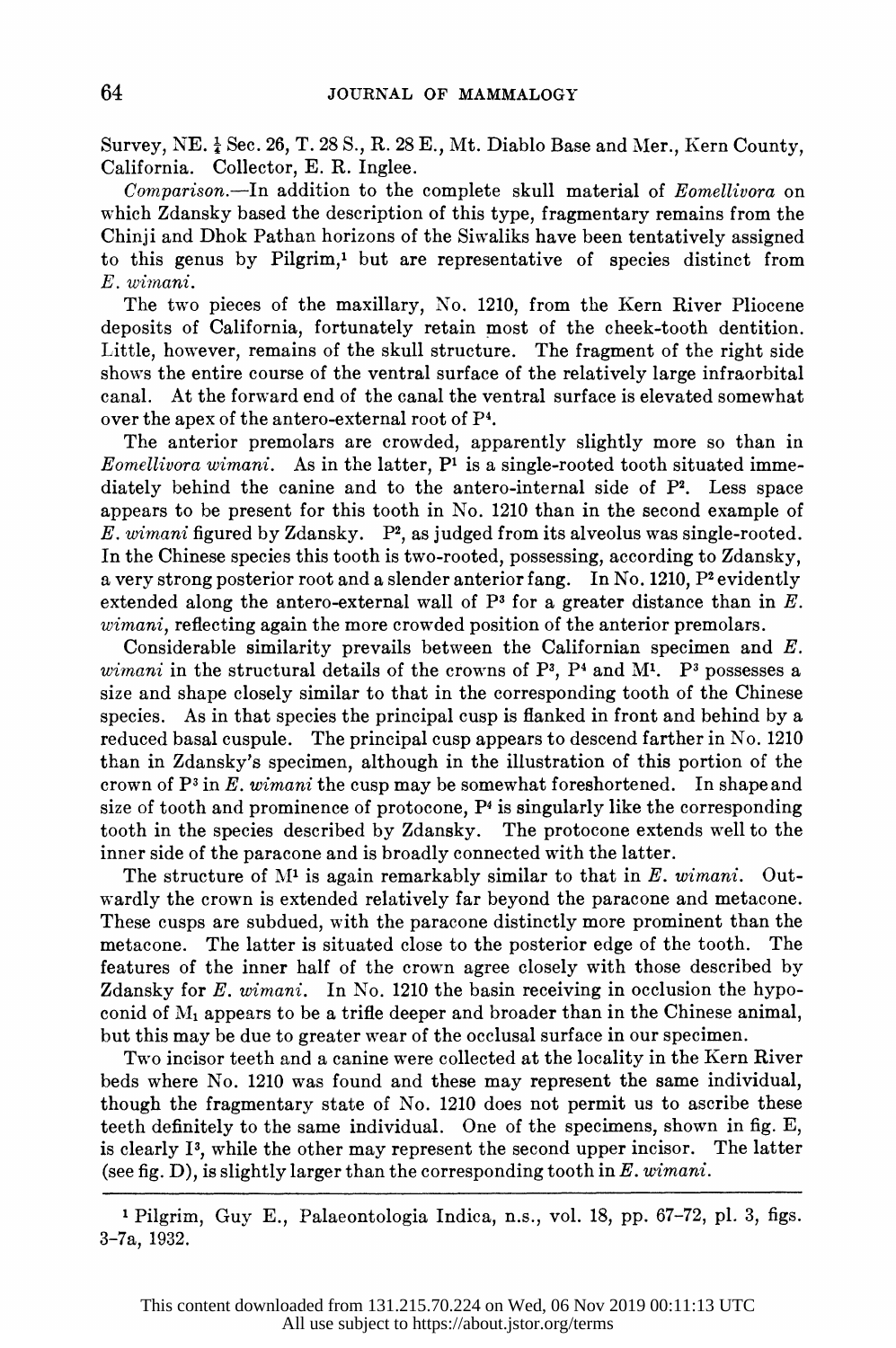

 Eomellivora cf. wimani Zdansky. A, fragments of palate with cheek-teeth in Eomellivora cf. wimani Zdansky. A, fragments of palate with cheek-teeth in occlusal view; B, right maxillary fragment and cheek-teeth in side view; No. 1210; occlusal view; B, right maxillary fragment and cheek-teeth in side view; No. 1210; C, upper (?) canine; D, 1<sup>2</sup>?; E, 1<sup>3</sup>; No. 1216. Calif. Inst. Technology, Coll. Vert. Paleont. Kern River Pliocene deposits, California. All figures natural size.